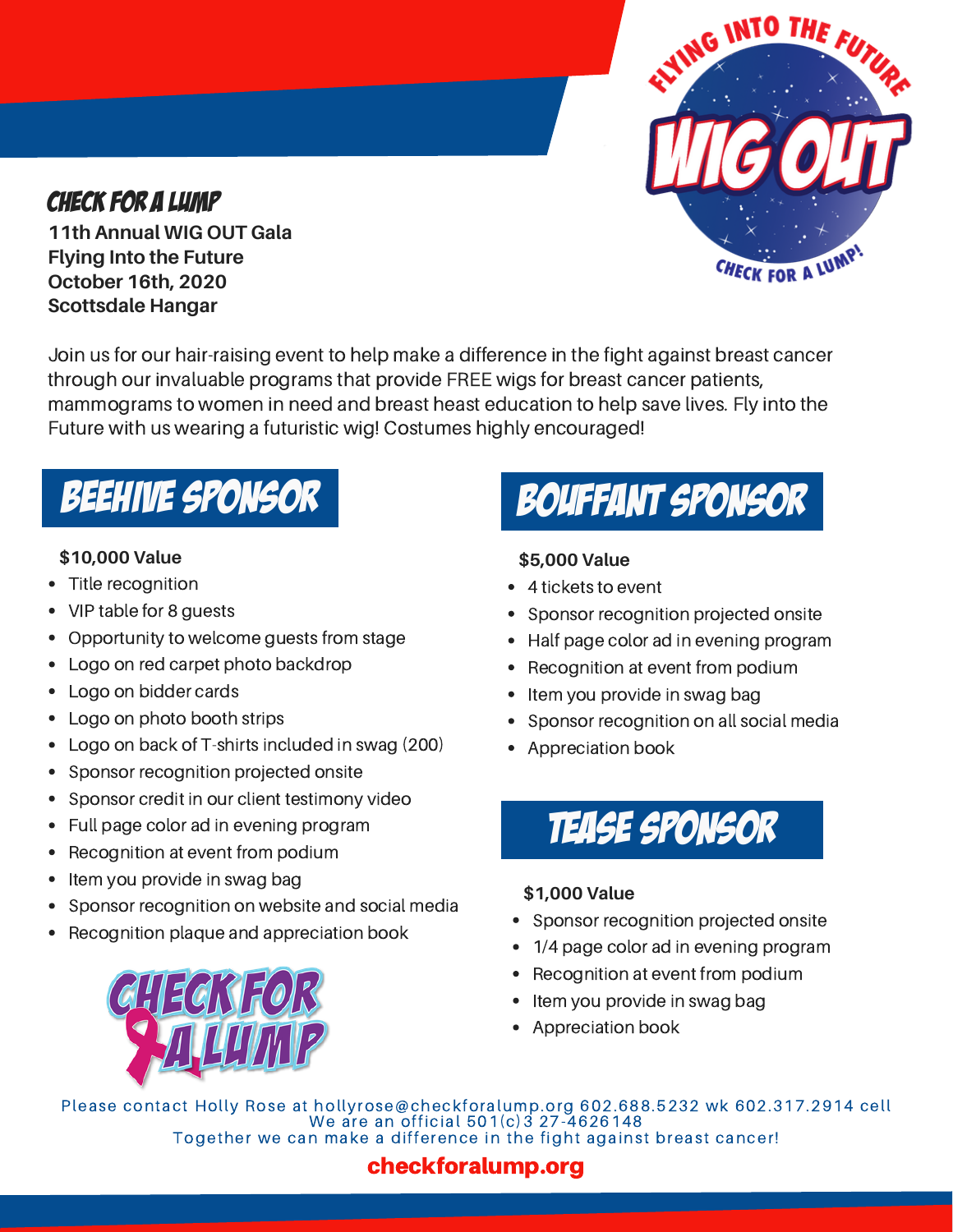

CHECK FOR A LUMP **11th Annual WIG OUT Gala Flying Into the Future April 4th, 2020 Scottsdale Hangar**

Check for a Lump is a local 501(c)3 non-profit foundation I.R.S. 27 - 4624148. Our mission is to provide free breast health education, mammograms, testing, and direct assistance to breast cancer patients with new wigs, support and resources in Arizona.

Our 11th Annual WIG OUT fundraising gala will take place Saturday, October 16th at the Scottsdale Hangar One. We would love for you to be a part of our out of this world "Flying into the Future" themed event. Our hair-raising night includes dinner, drinks, silent auctions, live auctions, and more. All guests are encouraged to boldly go where no non-profit has gone before and wear a wig, the farther our of this world the better!

Our event is an exciting and entertaining way to raise funds and awareness for a serious subject - breast cancer. Our non-profit assists underinsured and uninsured women with free mammograms and recommended diagnostic testing. Below reveals the impact of our free mammograms:

# "I moved to Phoenix in June and my insurance would not have kicked in until January. I felt lumps in my breast an didn't know where to go. I am so thankful I found the Check for a Lump free mammogram program. It is a really, really great service. Unfortunately, I found breast cancer. Had I waited until January it would have been a lot worse." - Jennifer

In addition, we assist breast cancer patients through one of the most emotionally devastating aspects of treatment; losing their hair. Insurance often does not cover the cost of a wig. Many women can barely afford treatment, let alone a wig. Below is one woman's plea for help:

"I've been fighting breast cancer for 3.5 years now. . . I thought I could handle not having hair, but it upsets my children. My youngest boy is 8 and he doesn't like for anyone to know that I have cancer. He was so upset when I shaved my head but I had to because the hair was falling out in handfuls. I have just been let go from my job, I have recently filed bankruptcy and am living with my in-laws, so finances are not at their best right now. It would mean so much to have the little things - like looking normal and feeling feminine (I've had a bi-lateral mastectomy with reconstruction and feel a bit like Frankenstein when it comes to body image)." - Erin

Through the generous donations from our supporters and sponsors we were able to sustain our invaluable programs including free breast geatlh education, mammograms, wigs, and support! Please consider joining our 11th Annual WIG OUT to make a difference in the fight against breast cancer!

Please RSVP with your sponsorship level by September 13th, 2021. We hope to be FLYING INTO THE FUTURE with you!

Please contact Holly Rose at hollyrose@checkforalump.org 602.688.5232 wk 602.317.2914 cell We are an official 501(c)3 27-4626148 Together we can make a difference in the fight against breast cancer!

# checkforalump.org